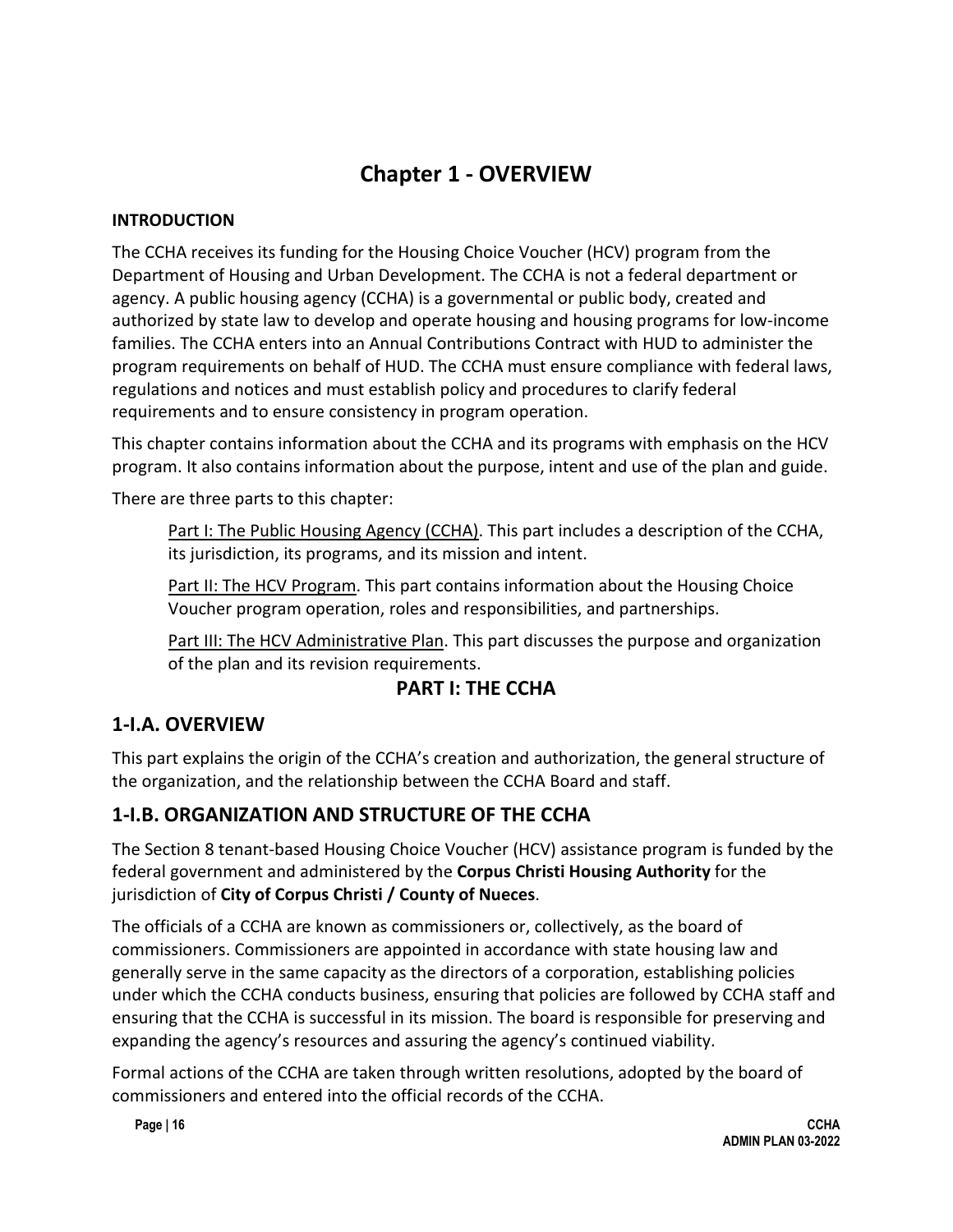The principal staff member of the CCHA is the executive director (ED), hired and appointed by the board of commissioners. The executive director is directly responsible for carrying out the policies established by the board and is delegated the responsibility for hiring, training and supervising the CCHA staff in order to manage the day-to-day operations of the CCHA. The executive director is responsible for ensuring compliance with federal and state laws and directives for the programs managed. In addition, the executive director's duties include budgeting and financial planning for the agency.

# **1-I.C. CCHA MISSION**

The purpose of a mission statement is to communicate the purpose of the agency to people inside and outside of the agency. It provides guiding direction for developing strategy, defining critical success factors, searching out key opportunities, making resource allocation choices, satisfying clients and stakeholders, and making decisions.

The Corpus Christi Housing Authority is committed to building and maintaining affordable housing for low to mixed income residents of our community. This will be done fairly and for all qualified individuals and families without discrimination. In addition, we will promote safe neighborhoods by partnering with individuals and organizations to provide housing, employment opportunities, and educational benefits for eligible individuals to improve their quality of life.

# **1-I.D. THE CCHA'S PROGRAMS**

The following programs are included under this administrative plan:

The CCHA's administrative plan is applicable to the operation of the Housing Choice Voucher program.

# **1-I.E. THE CCHA'S COMMITMENT TO ETHICS AND SERVICE**

As a public service agency, the CCHA is committed to providing excellent service to HCV program participants, owners, and to the community. The CCHA's standards include:

- Administer applicable federal and state laws and regulations to achieve high ratings in performance measurement indicators while maintaining efficiency in program operation to ensure fair and consistent treatment of clients served.
- Provide decent, safe, and sanitary housing in compliance with program housing quality standards – for very low income families while ensuring that family rents are fair, reasonable, and affordable.
- Encourage self sufficiency of participant families and assist in the expansion of family opportunities which address educational, socio-economic, recreational and other human services needs.
- Promote fair housing and the equal opportunity for very low-income families of all ethnic backgrounds to experience freedom of housing choice.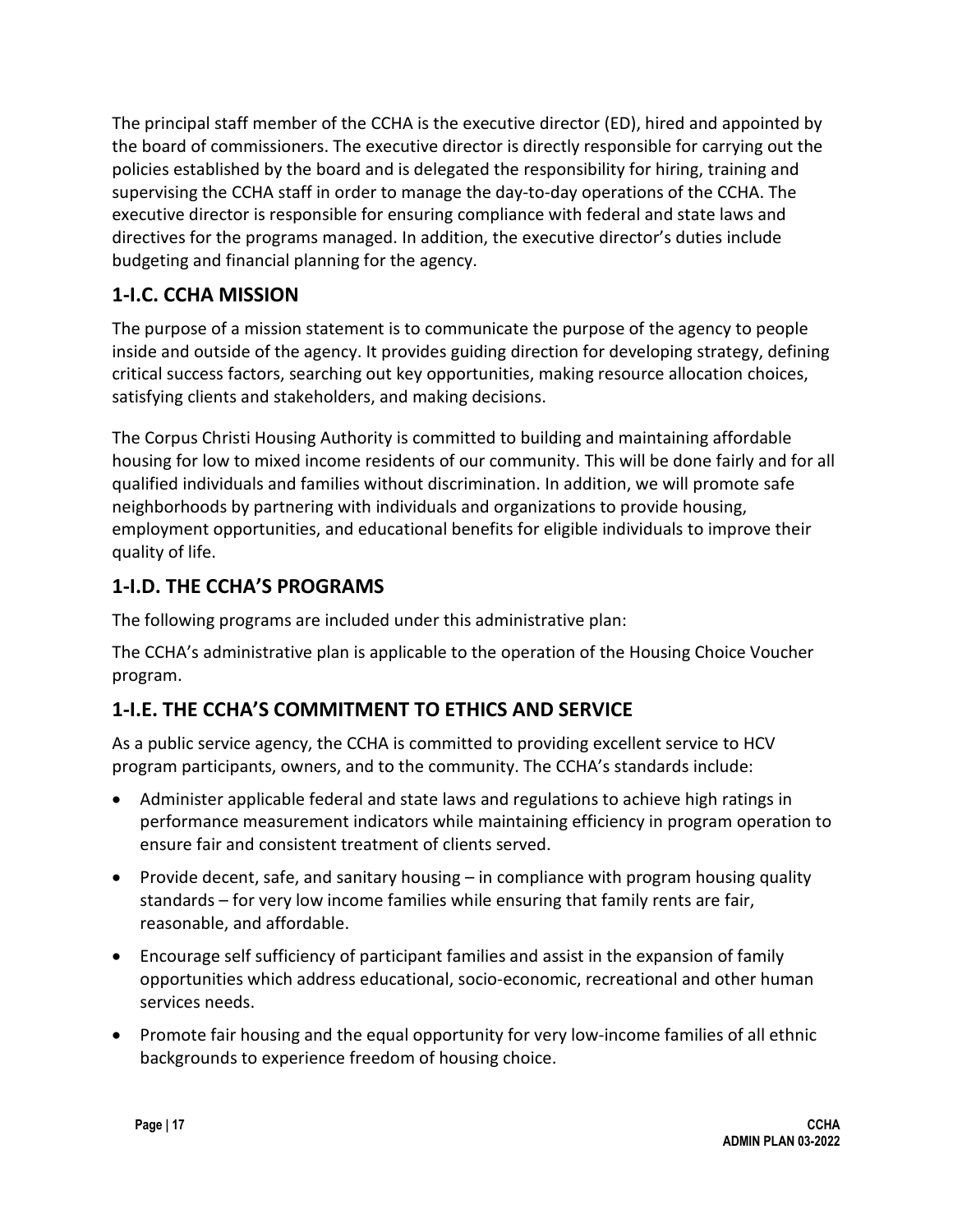- Promote a housing program which maintains quality service and integrity while providing an incentive to private property owners to rent to very low-income families.
- Promote a market-driven housing program that will help qualified low-income families be successful in obtaining affordable housing and increase the supply of housing choices for such families.
- Create positive public awareness and expand the level of family, owner, and community support in accomplishing the CCHA's mission.
- Attain and maintain a high level of standards and professionalism in day-to-day management of all program components.
- Administer an efficient, high-performing agency through continuous improvement of the CCHA's support systems and a high level of commitment to our employees and their development.

The CCHA will make every effort to keep program participants informed of HCV program rules and regulations, and to advise participants of how the program rules affect them.

### **PART II: THE HOUSING CHOICE VOUCHER (HCV) PROGRAM**

### **1-II.A. OVERVIEW AND HISTORY OF THE PROGRAM**

The intent of this section is to provide the public and staff with information related to the overall operation of the program. There have been many changes to the program since its inception in 1974 and a brief history of the program will assist the reader to better understand the program.

The United States Housing Act of 1937 (the "Act") is responsible for the birth of federal housing program initiatives. The Act was intended to provide financial assistance to states and cities for public works projects, slum clearance and the development of affordable housing developments for low-income residents.

The Housing and Community Development (HCD) Act of 1974 created a new federally assisted housing program – the Section 8 Existing program (also known as the Section 8 Certificate program). The HCD Act represented a significant shift in federal housing strategy from locally owned public housing to privately owned rental housing.

Under the Certificate program, federal housing assistance payments were made directly to private owners of rental housing, where this housing was made available to lower-income families. Eligible families were able to select housing in the private rental market. Assuming that the housing met certain basic physical standards of quality ("housing quality standards") and was within certain HUD-established rent limitations ("fair market rents"), the family would be able to receive rental assistance in the housing unit. Family contribution to rent was generally set at 30 percent of the family's adjusted income, with the remainder of the rent paid by the program.

Another unique feature of the Certificate program was that the rental assistance remained with the eligible family, if the family chose to move to another privately-owned rental unit that met program requirements (in contrast to the public housing program where the rental assistance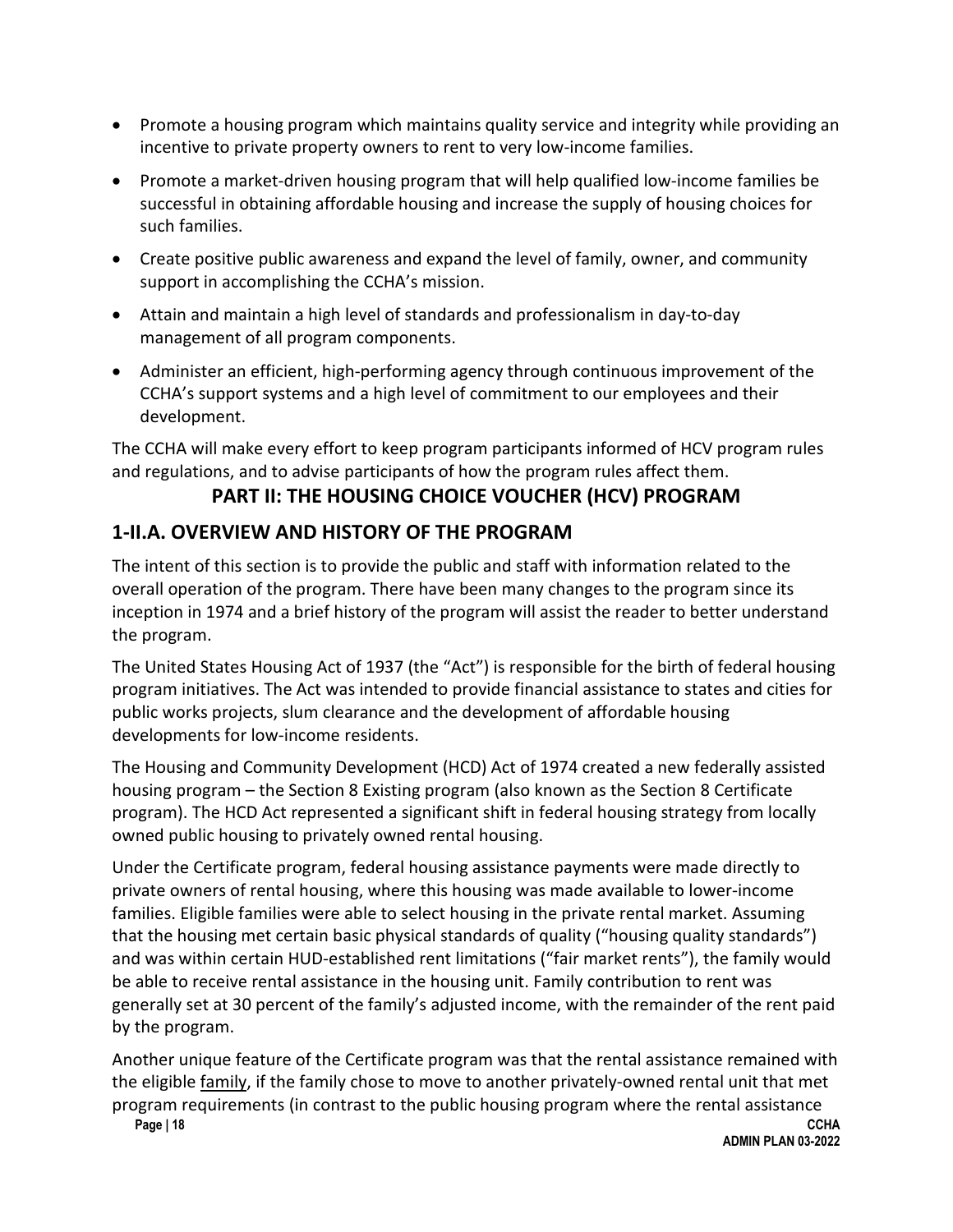remains with the unit, should the family decide to move). Consequently, the Certificate program was characterized as tenant-based assistance, rather than unit-based assistance.

The Housing and Community Development (HCD) Act of 1987 authorized a new version of tenant-based assistance – the Section 8 Voucher program. The Voucher program was very similar to the Certificate program in that eligible families were able to select housing in the private rental market and receive assistance in that housing unit.

However, the Voucher program permitted families more options in housing selection. Rental housing still had to meet the basic housing quality standards, but there was no fair market rent limitation on rent. In addition, family contribution to rent was not set at a limit of 30 percent of adjusted income. Consequently, depending on the actual rental cost of the unit selected, a family might pay more or less than 30 percent of their adjusted income for rent.

From 1987 through 1999, public housing agencies managed both the Certificate and Voucher tenant-based assistance programs, with separate rules and requirements for each. From 1994 through 1998, HUD published a series of new rules, known as "conforming" rules, to more closely combine and align the two similar housing programs, to the extent permitted by the law.

In 1998, the Quality Housing and Work Responsibility Act (QHWRA) – also known as the Public Housing Reform Act – was signed into law. QHWRA eliminated all statutory differences between the Certificate and Voucher tenant-based programs and required that the two programs be merged into a single tenant-based assistance program, now known as the Housing Choice Voucher (HCV) program.

The HCV program was modeled closely on the pre-merger Voucher program. However, unlike the pre-merger Voucher program, the HCV program requires an assisted family to pay at least 30 percent of adjusted income for rent.

The transition of assistance from the Certificate and Voucher programs to the new HCV program began in October 1999. By October 2001, all families receiving tenant-based assistance were converted to the HCV program.

# **1-II.B. HCV PROGRAM BASICS**

The purpose of the HCV program is to provide rental assistance to eligible families. The rules and regulations of the HCV program are determined by the U.S. Department of Housing and Urban Development. The CCHA is afforded choices in the operation of the program which are included in the CCHA's administrative plan, a document approved by the board of commissioners of the CCHA.

The HCV program offers mobility to eligible families because they may search for suitable housing anywhere in the CCHA's jurisdiction and may also be eligible to move under portability to other CCHAs' jurisdictions.

When a family is determined to be eligible for the program and funding is available, the CCHA issues the family a housing voucher. When the family finds a suitable housing unit and funding is available, the CCHA will enter into a contract with the owner and the family will enter into a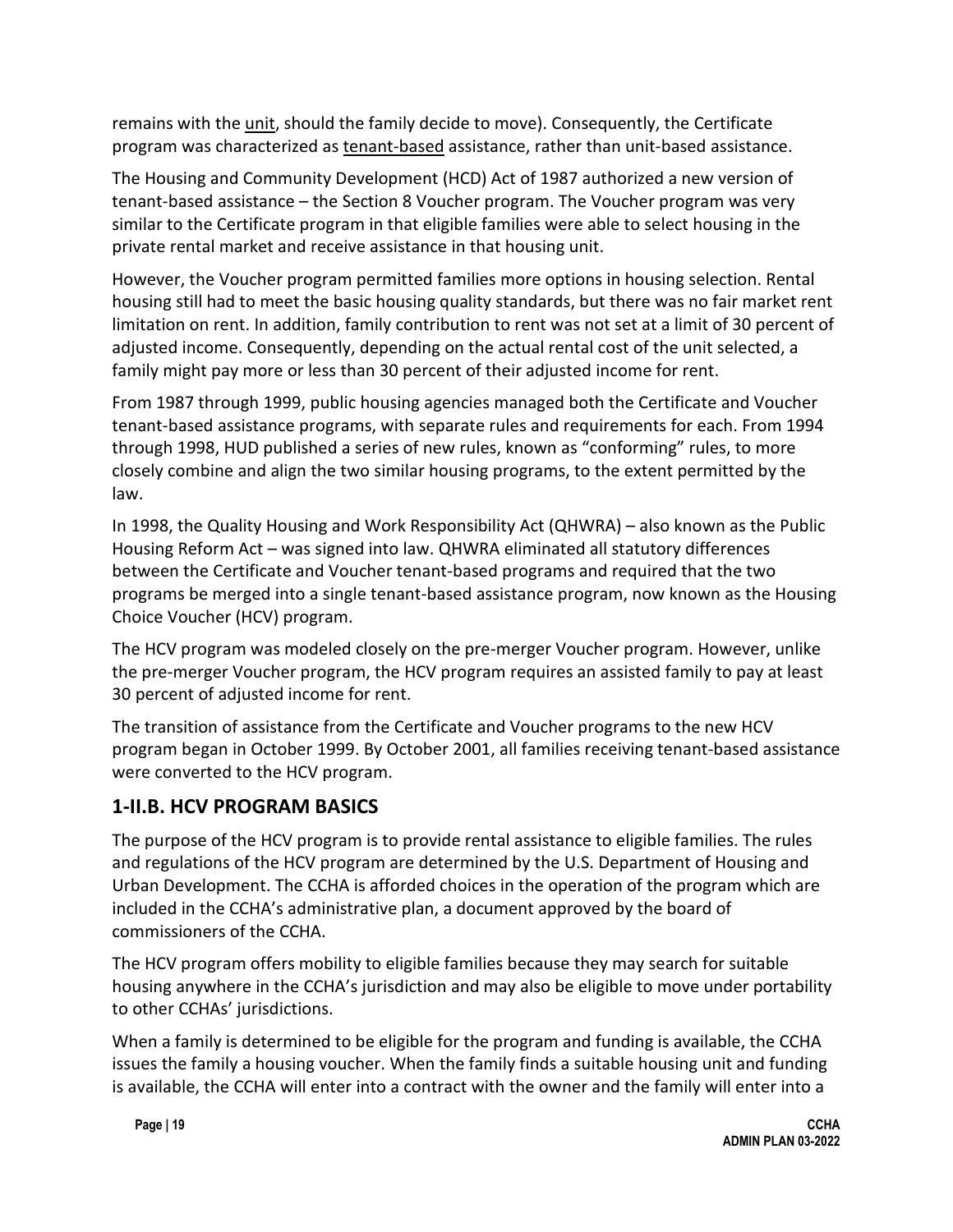lease with the owner. Each party makes their respective payment to the owner so that the owner receives full rent.

Even though the family is determined to be eligible for the program, the owner has the responsibility of approving the family as a suitable renter. The CCHA continues to make payments to the owner as long as the family is eligible and the housing unit continues to qualify under the program.

### **1-II.C. THE HCV PARTNERSHIPS**

To administer the HCV program, the CCHA enters into a contractual relationship with HUD (Consolidated Annual Contributions Contract). The CCHA also enters into contractual relationships with the assisted family and the owner or landlord of the housing unit.

For the HCV program to work and be successful, all parties involved – HUD, the CCHA, the owner, and the family – have important roles to play. The roles and responsibilities of all parties are defined in federal regulations and in legal documents that parties execute to participate in the program.

The chart on the following page illustrates key aspects of these relationships.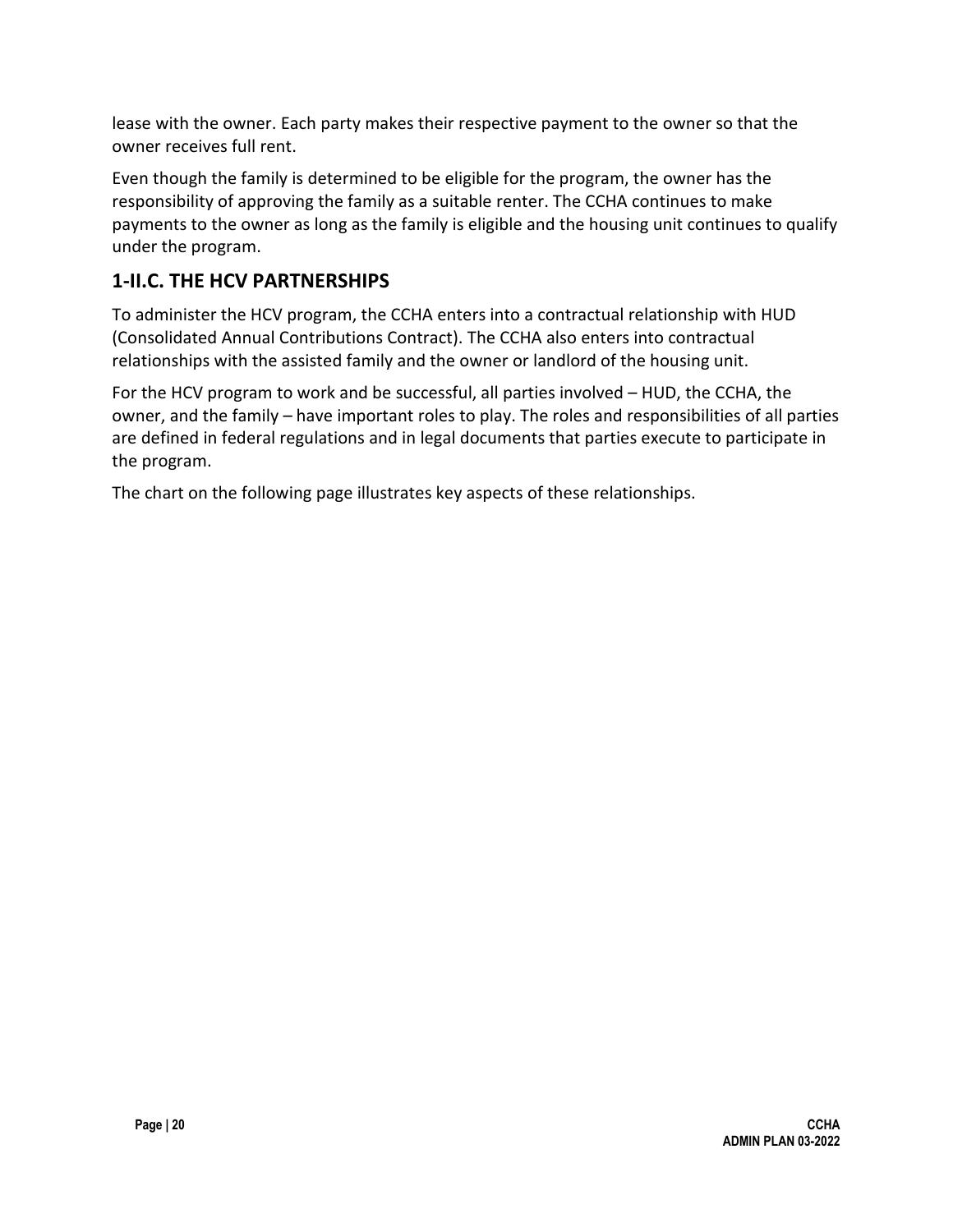**The HCV Relationships:**

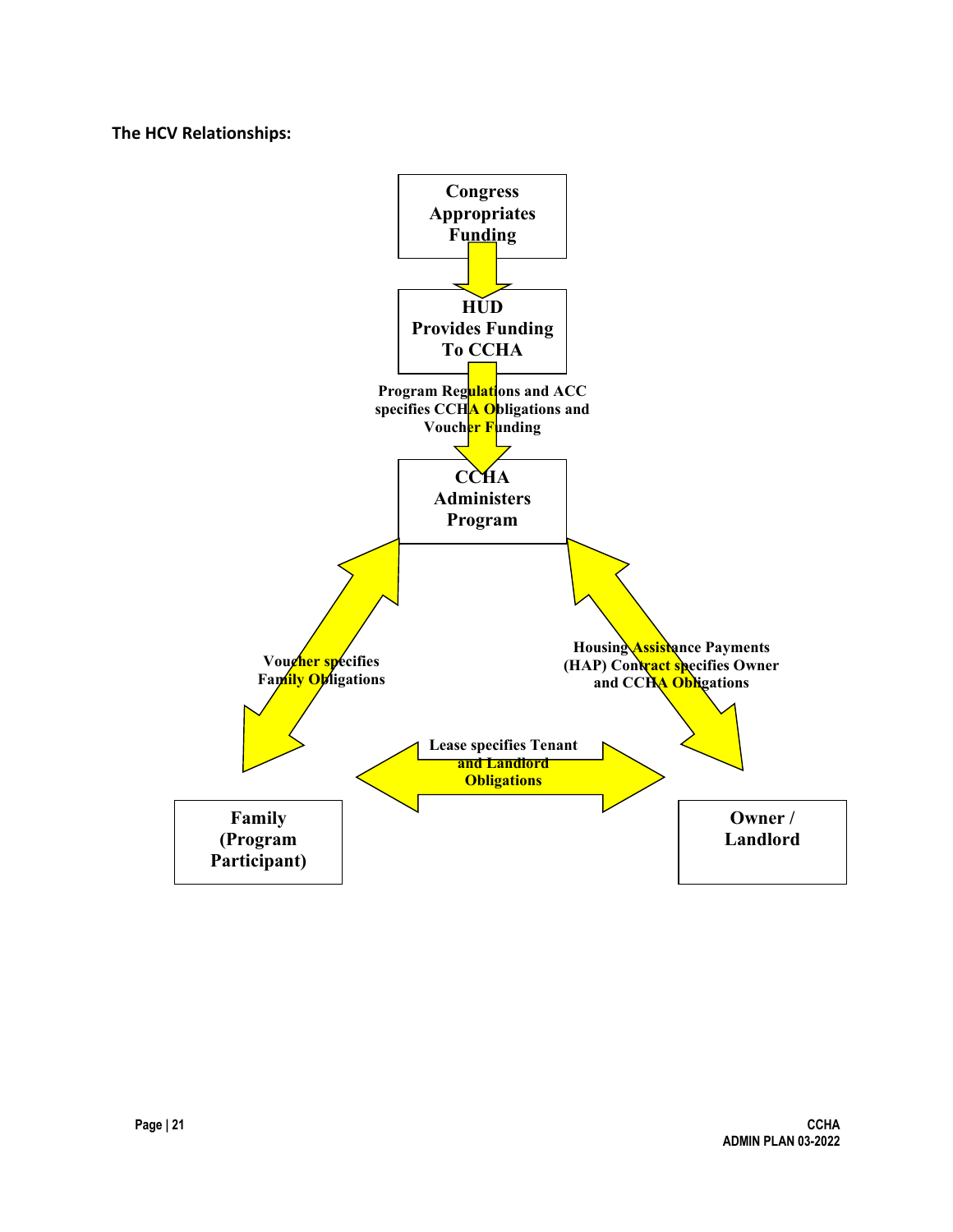#### **What Does HUD Do?**

HUD has the following major responsibilities:

- Develop regulations, requirements, handbooks, notices and other guidance to implement HCV housing program legislation passed by Congress;
- Allocate HCV program funds to CCHAs;
- Provide technical assistance to CCHAs on interpreting and applying HCV program requirements;
- Monitor CCHA compliance with HCV program requirements and CCHA performance in program administration.

#### **What Does the CCHA Do?**

The CCHA administers the HCV program under contract with HUD and has the following major responsibilities:

- Establish local policies to administer the program;
- Review applications from interested applicants to determine whether they are eligible for the program;
- Maintain a waiting list and select families for admission;
- Issue vouchers to eligible families and provide information on how to lease a unit;
- Conduct outreach to owners, with special attention to owners outside areas of poverty or minority concentration;
- Approve the rental unit (including assuring compliance with housing quality standards and rent reasonableness), the owner, and the tenancy;
- Make housing assistance payments to the owner in a timely manner;
- Recertify families for continued eligibility under the program;
- Ensure that owners and families comply with their contractual obligations;
- Provide families and owners with prompt, professional service;
- Comply with all fair housing and equal opportunity requirements, HUD regulations and requirements, the Annual Contributions Contract, HUD-approved applications for funding, the CCHA's administrative plan, and other applicable federal, state and local laws.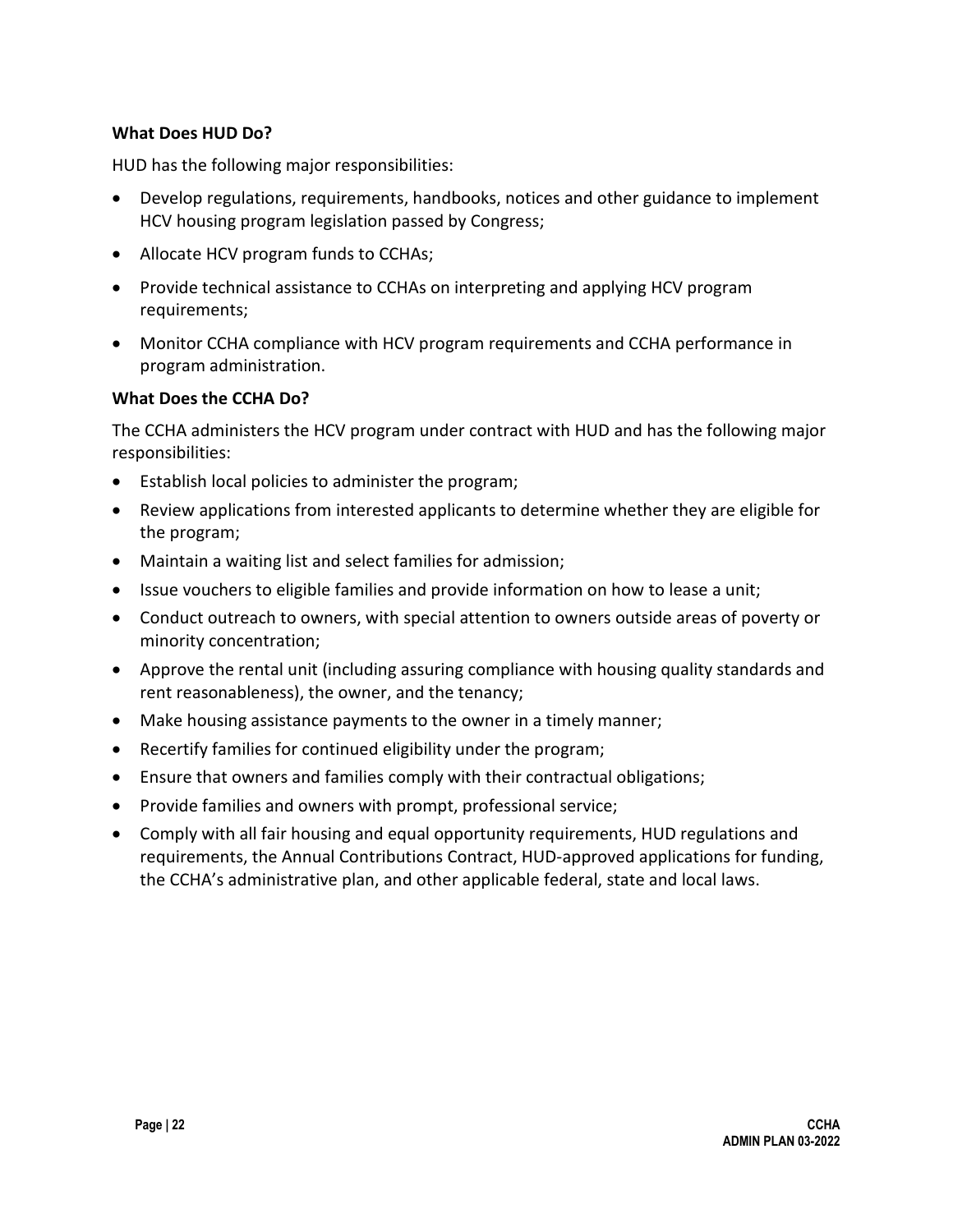#### **What Does the Owner Do?**

The owner has the following major responsibilities:

- Screen families who apply for tenancy, to determine suitability as renters.
	- The CCHA can provide some information to the owner, but the primary responsibility for tenant screening rests with the owner.
	- The owner should consider family background factors such as rent and bill-paying history, history of caring for property, respecting the rights of others to peaceful enjoyment of the property, compliance with essential conditions of tenancy, whether the family is engaging in drug-related criminal activity or other criminal activity that might threaten others.
- Comply with the terms of the Housing Assistance Payments contract executed with the CCHA;
- Comply with all applicable fair housing laws and do not discriminate against anyone;
- Maintain the housing unit in accordance with Housing Quality Standards (HQS) and make necessary repairs in a timely manner;
- Collect rent due from the assisted family and otherwise comply with and enforce provisions of the dwelling lease.

#### **What Does the Family Do?**

The family has the following responsibilities:

- Provide the CCHA with complete and accurate information as determined by the CCHA to be necessary for administration of the program;
- Make their best and most timely efforts to locate qualified and suitable housing;
- Attend all appointments scheduled by the CCHA;
- Allow the CCHA to inspect the unit at reasonable times and after reasonable notice;
- Take responsibility for care of the housing unit, including any violations of housing quality standards caused by the family;
- Comply with the terms of the lease with the owner;
- Comply with the family obligations of the voucher;
- Not commit serious or repeated violations of the lease;
- Not engage in drug-related or violent criminal activity;
- Notify the CCHA and the owner before moving or terminating the lease;
- Use the assisted unit only for residence and as the sole residence of the family. Not sublet the unit, assign the lease, or have any interest in the unit;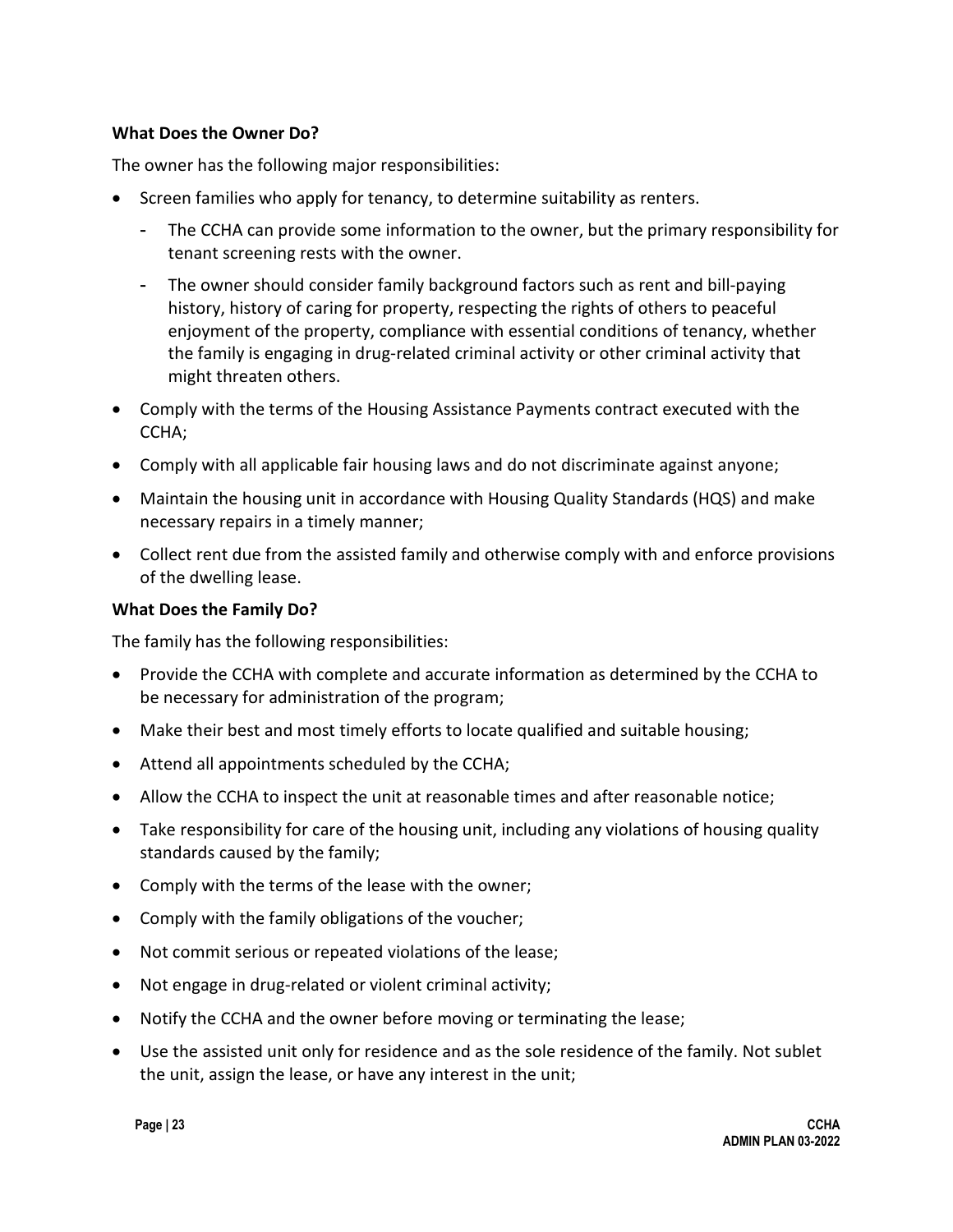- Promptly notify the CCHA of any changes in family composition;
- Not commit fraud, bribery, or any other corrupt or criminal act in connection with any housing programs.

### **1-II.D. APPLICABLE REGULATIONS**

Applicable regulations include:

- 24 CFR Part 5: General Program Requirements
- 24 CFR Part 8: Nondiscrimination
- 24 CFR Part 35: Lead-Based Paint
- 24 CFR Part 100: The Fair Housing Act
- 24 CFR Part 982: Section 8 Tenant-Based Assistance: Housing Choice Voucher Program
- 24 CFR Part 983: Project-Based Vouchers
- 24 CFR Part 985: The Section 8 Management Assessment Program (SEMAP) **PART III: THE HCV ADMINISTRATIVE PLAN**

### **1-III.A. OVERVIEW AND PURPOSE OF THE PLAN**

The administrative plan is required by HUD. The purpose of the administrative plan is to establish policies for carrying out the programs in a manner consistent with HUD requirements and local goals and objectives contained in the CCHA's agency plan. This administrative plan is a supporting document to the CCHA agency plan, and is available for public review as required by CFR 24 Part 903.

This administrative plan is set forth to define the CCHA's local policies for operation of the housing programs in accordance with federal laws and regulations. All issues related to the HCV program not addressed in this document are governed by such federal regulations, HUD handbooks and guidebooks, notices, and other applicable law. The policies in this administrative plan have been designed to ensure compliance with the consolidated ACC and all HUD-approved applications for program funding.

The CCHA is responsible for complying with all changes in HUD regulations pertaining to the HCV program. If such changes conflict with this plan, HUD regulations will have precedence.

Administration of the HCV program and the functions and responsibilities of CCHA staff shall be in compliance with the CCHA's personnel policy and HUD regulations as well as all federal, state and local fair housing laws and regulations.

# **1-III.B. CONTENTS OF THE PLAN [24 CFR 982.54]**

The HUD regulations at 24 CFR 982.54 define the policies that must be included in the administrative plan. They are as follow: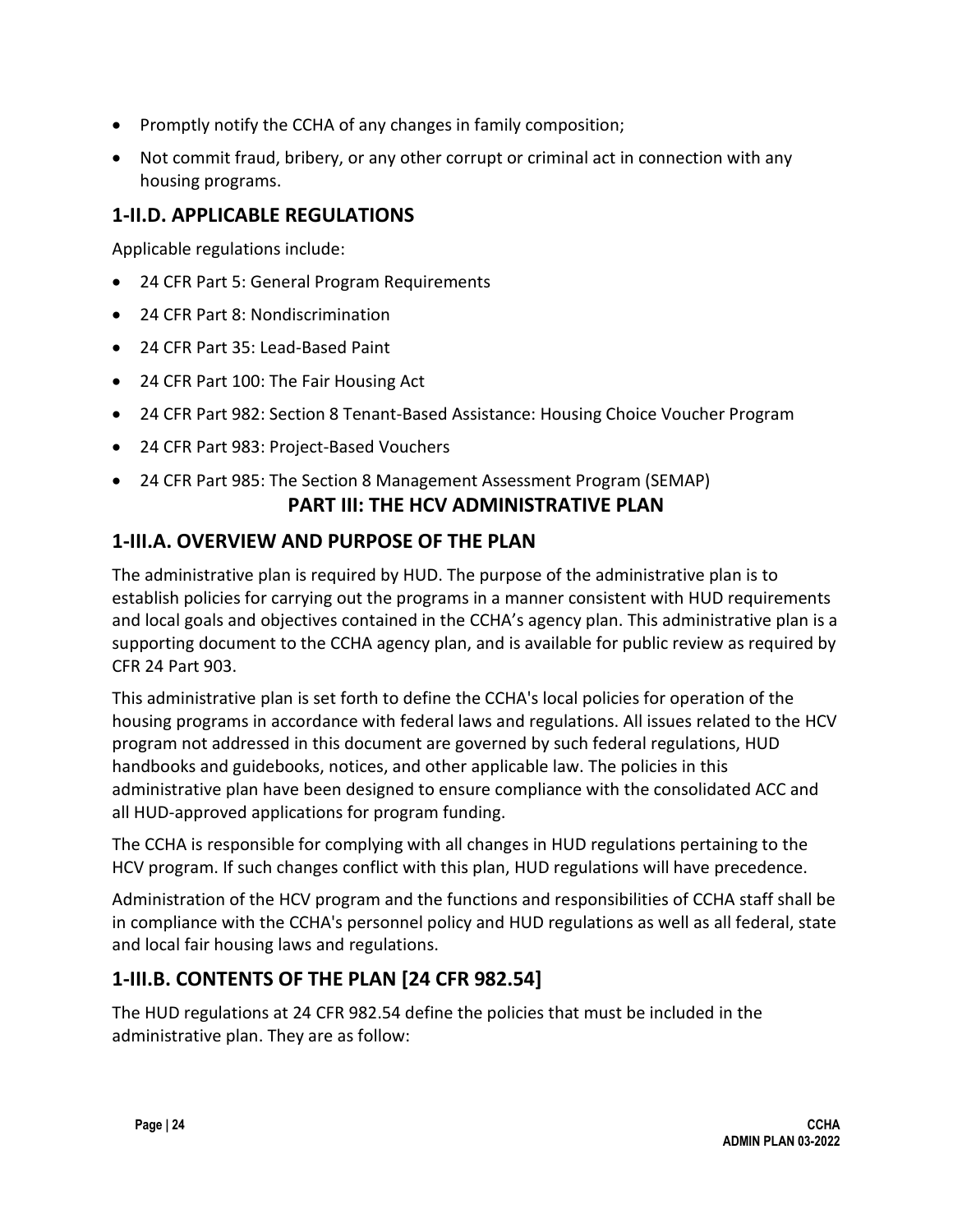- Selection and admission of applicants from the CCHA waiting list, including any CCHA admission preferences, procedures for removing applicant names from the waiting list, and procedures for closing and reopening the CCHA waiting list (Chapter 4);
- Issuing or denying vouchers, including CCHA Policy governing the voucher term and any extensions of the voucher term. If the CCHA decides to allow extensions of the voucher term, the CCHA administrative plan must describe how the CCHA determines whether to grant extensions, and how the CCHA determines the length of any extension (Chapter 5);
- Any special rules for use of available funds when HUD provides funding to the CCHA for a special purpose (e.g., desegregation), including funding for specified families or a specified category of families (Chapter 4);
- Occupancy policies, including definition of what group of persons may qualify as a 'family', definition of when a family is considered to be 'continuously assisted'; standards for denying admission or terminating assistance based on criminal activity or alcohol abuse in accordance with 982.553 (Chapters 3 and 12);
- Encouraging participation by owners of suitable units located outside areas of low income or minority concentration (Chapter 13);
- Assisting a family that claims that illegal discrimination has prevented the family from leasing a suitable unit (Chapter 2);
- Providing information about a family to prospective owners (Chapters 3 and 9);
- Disapproval of owners (Chapter 13);
- Subsidy standards (Chapter 5);
- Family absence from the dwelling unit (Chapter 12);
- How to determine who remains in the program if a family breaks up (Chapter 3);
- Informal review procedures for applicants (Chapter 16);
- Informal hearing procedures for participants (Chapter 16);
- The process for establishing and revising voucher payment standards, including policies on administering decreases in the payment standard during the HAP contract term (Chapter 16);
- The method of determining that rent to owner is a reasonable rent (initially and during the term of a HAP contract) (Chapter 8);
- Special policies concerning special housing types in the program (e.g., use of shared housing) (Chapter 15);
- Policies concerning payment by a family to the CCHA of amounts the family owes the CCHA (Chapter 16);
- Interim redeterminations of family income and composition (Chapter 11);